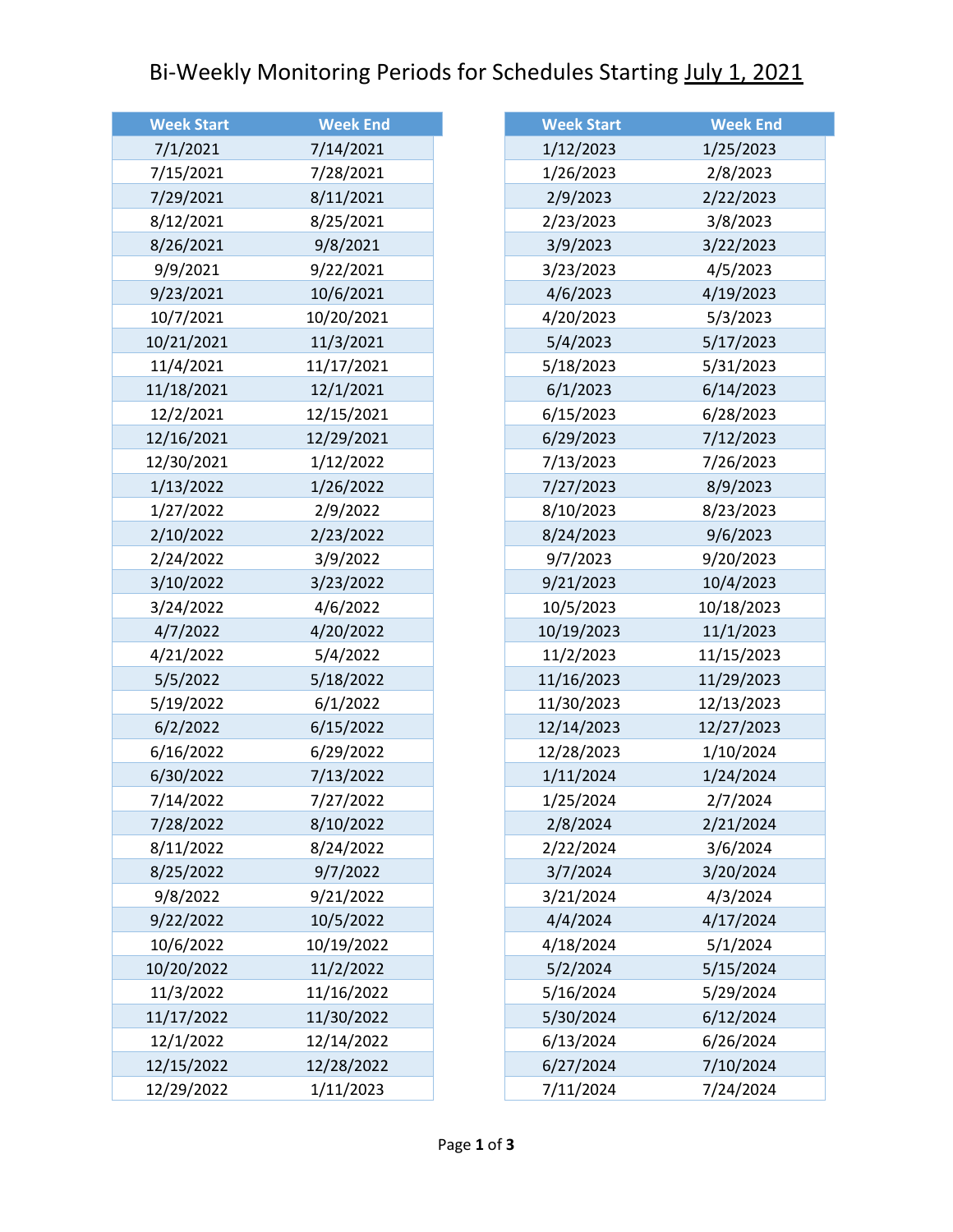## Bi-Weekly Monitoring Periods for Schedules Starting July 1, 2021

| <b>Week Start</b> | <b>Week End</b> |
|-------------------|-----------------|
| 7/25/2024         | 8/7/2024        |
| 8/8/2024          | 8/21/2024       |
| 8/22/2024         | 9/4/2024        |
| 9/5/2024          | 9/18/2024       |
| 9/19/2024         | 10/2/2024       |
| 10/3/2024         | 10/16/2024      |
| 10/17/2024        | 10/30/2024      |
| 10/31/2024        | 11/13/2024      |
| 11/14/2024        | 11/27/2024      |
| 11/28/2024        | 12/11/2024      |
| 12/12/2024        | 12/25/2024      |
| 12/26/2024        | 1/8/2025        |
| 1/9/2025          | 1/22/2025       |
| 1/23/2025         | 2/5/2025        |
| 2/6/2025          | 2/19/2025       |
| 2/20/2025         | 3/5/2025        |
| 3/6/2025          | 3/19/2025       |
| 3/20/2025         | 4/2/2025        |
| 4/3/2025          | 4/16/2025       |
| 4/17/2025         | 4/30/2025       |
| 5/1/2025          | 5/14/2025       |
| 5/15/2025         | 5/28/2025       |
| 5/29/2025         | 6/11/2025       |
| 6/12/2025         | 6/25/2025       |
| 6/26/2025         | 7/9/2025        |
| 7/10/2025         | 7/23/2025       |
| 7/24/2025         | 8/6/2025        |
| 8/7/2025          | 8/20/2025       |
| 8/21/2025         | 9/3/2025        |
| 9/4/2025          | 9/17/2025       |
| 9/18/2025         | 10/1/2025       |
| 10/2/2025         | 10/15/2025      |
| 10/16/2025        | 10/29/2025      |
| 10/30/2025        | 11/12/2025      |
| 11/13/2025        | 11/26/2025      |
| 11/27/2025        | 12/10/2025      |
| 12/11/2025        | 12/24/2025      |
| 12/25/2025        | 1/7/2026        |
| 1/8/2026          | 1/21/2026       |
| 1/22/2026         | 2/4/2026        |

| <b>Week Start</b> | <b>Week End</b> |
|-------------------|-----------------|
| 2/5/2026          | 2/18/2026       |
| 2/19/2026         | 3/4/2026        |
| 3/5/2026          | 3/18/2026       |
| 3/19/2026         | 4/1/2026        |
| 4/2/2026          | 4/15/2026       |
| 4/16/2026         | 4/29/2026       |
| 4/30/2026         | 5/13/2026       |
| 5/14/2026         | 5/27/2026       |
| 5/28/2026         | 6/10/2026       |
| 6/11/2026         | 6/24/2026       |
| 6/25/2026         | 7/8/2026        |
| 7/9/2026          | 7/22/2026       |
| 7/23/2026         | 8/5/2026        |
| 8/6/2026          | 8/19/2026       |
| 8/20/2026         | 9/2/2026        |
| 9/3/2026          | 9/16/2026       |
| 9/17/2026         | 9/30/2026       |
| 10/1/2026         | 10/14/2026      |
| 10/15/2026        | 10/28/2026      |
| 10/29/2026        | 11/11/2026      |
| 11/12/2026        | 11/25/2026      |
| 11/26/2026        | 12/9/2026       |
| 12/10/2026        | 12/23/2026      |
| 12/24/2026        | 1/6/2027        |
| 1/7/2027          | 1/20/2027       |
| 1/21/2027         | 2/3/2027        |
| 2/4/2027          | 2/17/2027       |
| 2/18/2027         | 3/3/2027        |
| 3/4/2027          | 3/17/2027       |
| 3/18/2027         | 3/31/2027       |
| 4/1/2027          | 4/14/2027       |
| 4/15/2027         | 4/28/2027       |
| 4/29/2027         | 5/12/2027       |
| 5/13/2027         | 5/26/2027       |
| 5/27/2027         | 6/9/2027        |
| 6/10/2027         | 6/23/2027       |
| 6/24/2027         | 7/7/2027        |
| 7/8/2027          | 7/21/2027       |
| 7/22/2027         | 8/4/2027        |
| 8/5/2027          | 8/18/2027       |